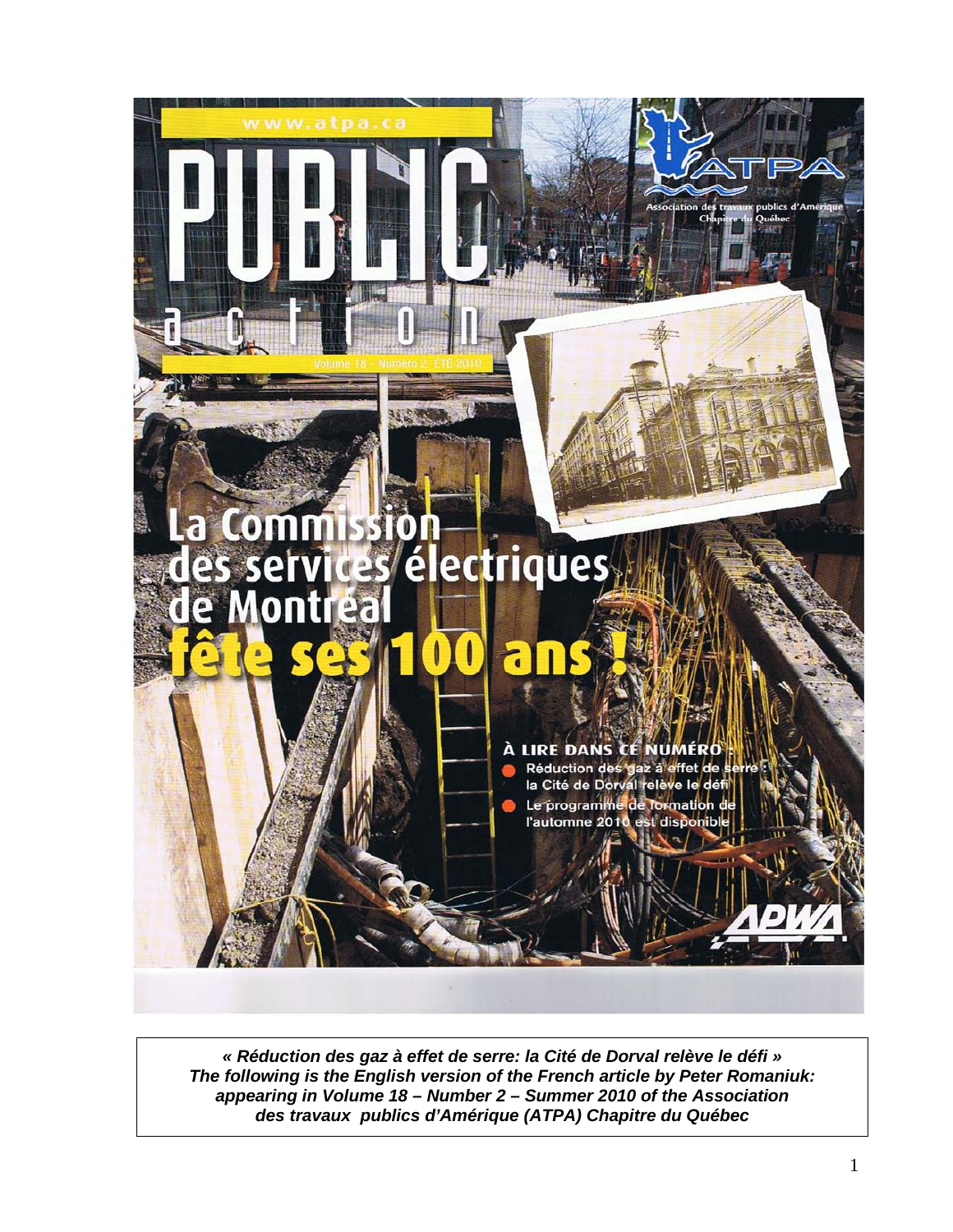## **Reducing Greenhouse Gas Emissions!**

## **The City of Dorval Meets the Challenge...**

Reducing Greenhouse Gas emissions is everyone's concern. Can municipalities deal with this issue and save taxpayer dollars at the same time?

Now they can with an innovative new clean technology, the HTX-EnerG™ System developed by a Montreal-based company, HyTronX Corporation.

Climate change, global warming and reducing air pollution are pressing topics. The public is demanding action from corporations and governments alike. Legislators have a duty to improve air quality by decreasing toxic Greenhouse Gases. Through policies and programs, governments are now displaying tangible efforts and measurable actions.

At the municipal level, fleet managers are searching for cost-effective ways to reduce their carbon footprint to ensure their community is *Going Green*, and have successfully attained their environmental targets. A tall order, indeed!

Erratic fuel costs only make matters worse. We remember the summer of 2008 when prices soared to record heights. No one doubts those high fuel prices will return. The only question is when?

HyTronX Corporation is working hard to curtail these ecological and fiscal concerns. Our patent-pending hydrogen-injection technology, the HTX-EnerG™ System improves the environment by reducing Greenhouse Gas emissions from vehicle exhaust, thus attacking the problem right at the source where the GHG emissions are formed directly in the combustion chamber. This system also reduces fuel consumption when retrofitted onto vehicles powered by internal combustion engines. A dual solution for a tough problem!

The HTX-EnerG™ System generates hydrogen and oxygen gases directly on board a vehicle, strictly on demand and only when the engine is running. This key feature completely eliminates the use of hazardous on-board hydrogen storage tanks and the need for an expensive nation-wide hydrogen filling station infrastructure.

Installation is simple and only takes a couple of hours, with no modifications to the engine. The HTX-EnerG™ is scalable and adaptable to all vehicles. Production efforts are currently focused on Class 1 to 6 vehicles (autos, light and medium duty trucks & vans). A Class 7 and 8 (tractor trailers and buses) unit is in the final R&D stage.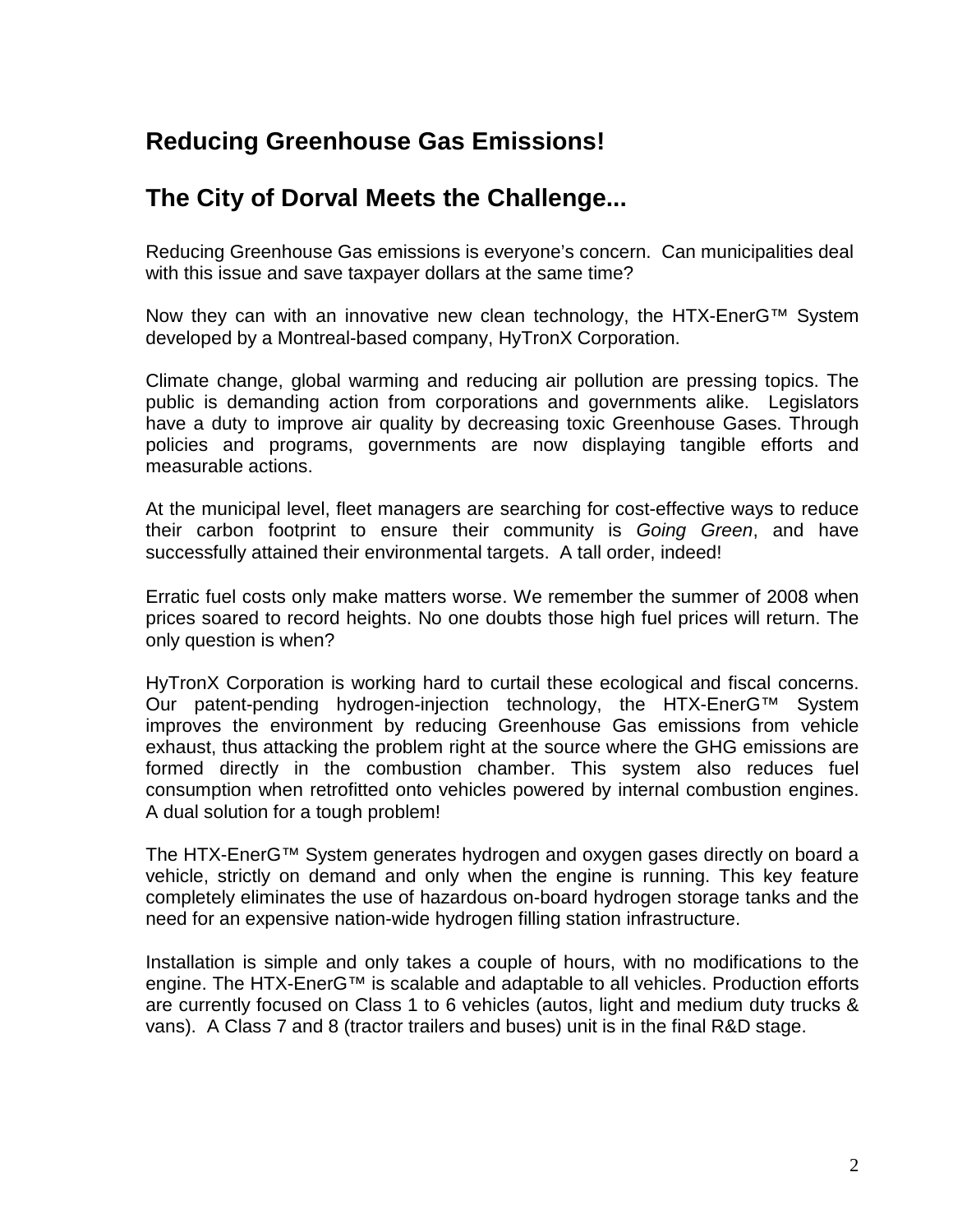*HTX-EnerG™ Unit appears in top right-hand corner of this picture*



 **(Courtesy of the City of Dorval)**

The Ontario Ministry of Transport has recognized hydrogen-injection technology through its Green Commercial Vehicle Program (GCVP) by offering subsidies to commercial entities opting to retrofit their vehicles. Hydrogen-injection is acknowledged as an acceptable alternative technology.

The City of Dorval is actively leading the way by implementing the practical use of hydrogen. By working closely with HyTronX and installing HTX-EnerG™ units onto two of their utility vehicles, Dorval has taken a concrete stand against air pollution.

HyTronX applies rigorous field trial protocols requiring pre-installation emissions inspection testing performed by an Ontario Drive Clean Centre to officially record and establish a vehicle emissions baseline. Furthermore, the ascertaining of a precise, real-time fuel consumption baseline is required, determined by using the actual vehicle fuel reports provided by the municipality. It was requested that Dorval provide their most challenging vehicles for testing. And so they did!

NOTE: All data used in this article were taken directly from Dorval's reports, have been verified by City of Dorval management and are deemed to be true and accurate.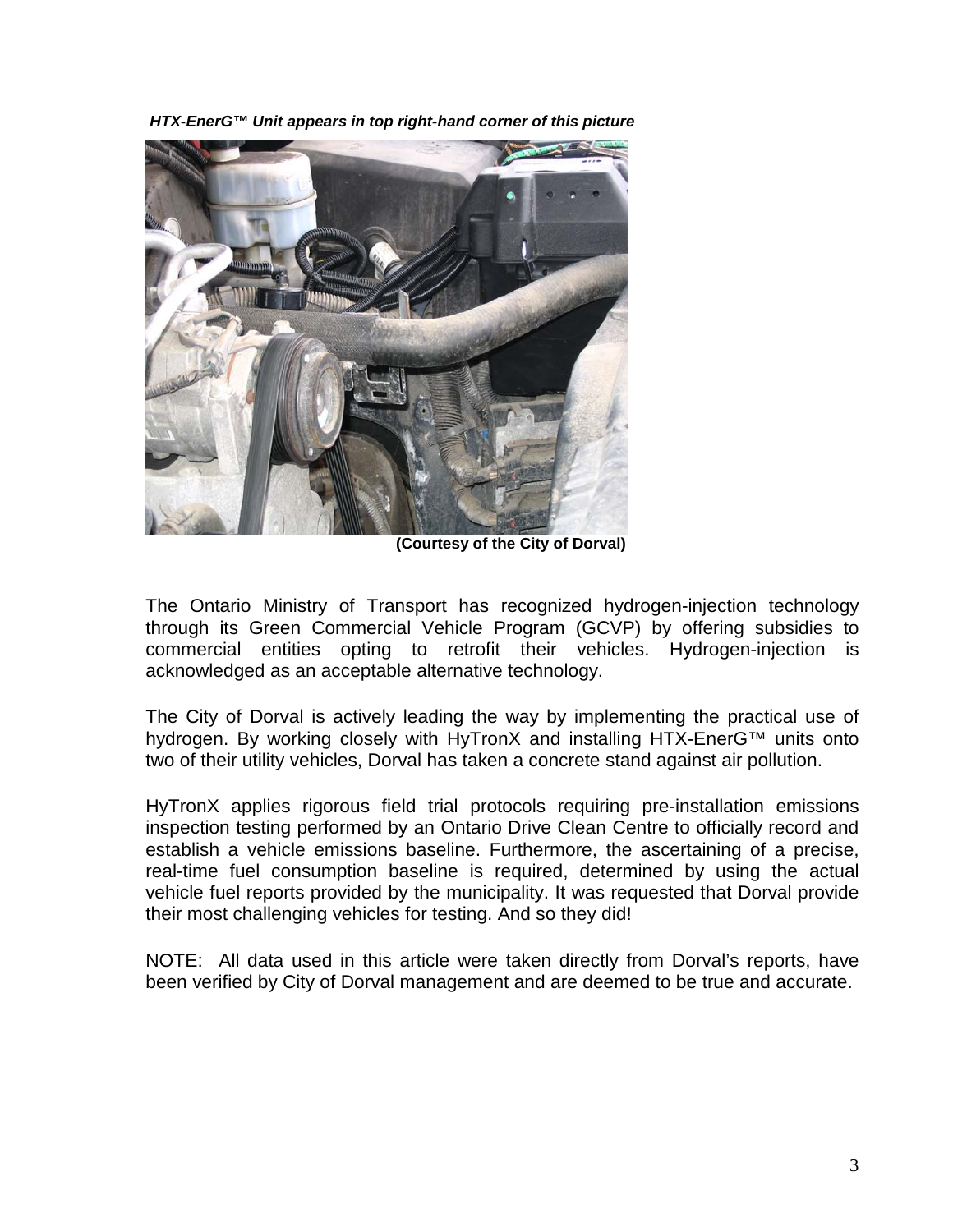## **Vehicle One**

### *2008 Chevrolet C1500 Silverado Modified Pick-Up Truck (4.3L- 6 Cyl)*

#### **Pre-installation Observations**

This "stop and go" vehicle travels approximately 300 kilometres weekly and is employed in daily maintenance tasks. Vehicle One idles for long periods of time during its workday, consuming high amounts of fuel for very low mileage.

On the preliminary vehicle profile, the driver reported that the truck shook continually in idle mode, emitted very strong exhaust odours and visible blue smoke. Its catalytic converter was also slated for replacement. Moreover, the vehicle was reported as being particularly sluggish with no pep.

## **Fuel Consumption**

Determined from fuel fill-up data provided on the Rapports Journaliers.

## **Baseline Calculation**

| Date Filled<br>(M/D/Y) | <b>Odometer</b><br>Reading | Quantity<br><b>Litres</b>                           | <b>Actual Litres</b><br>per 100 Kms | Average<br>Litres per<br><b>100km</b> | Average<br>Variance<br>% $(+/-)$ |
|------------------------|----------------------------|-----------------------------------------------------|-------------------------------------|---------------------------------------|----------------------------------|
| 01/14/10               | 34,094                     | <b>Maximum</b><br><b>Fill-up To</b><br><b>Start</b> | No Data<br>Réquired                 |                                       | <b>Under</b><br><b>BASELINE</b>  |
| 01/15/10               | 34,210                     | 27.00                                               | 23.28                               |                                       |                                  |
| 01/22/10               | 34,530                     | 82.70                                               | 25.84                               |                                       |                                  |
| 01/28/10               | 34,971                     | 104.10                                              | 23.61                               |                                       |                                  |
| 02/03/10               | 35,414                     | 110.10                                              | 24.85                               |                                       |                                  |
| <b>BASELINE</b>        |                            |                                                     |                                     | 24.39                                 |                                  |

 **( Figure 1 )**

## **Actual Fuel Consumption**

| Unit $#$ | Date<br>(M/D/Y) | Report<br><b>Period</b> | <b>Fuel</b><br>Consumption<br>(L/100km) | Change<br>Per<br><b>Baseline</b> |
|----------|-----------------|-------------------------|-----------------------------------------|----------------------------------|
| 1708     | 02/03/10        | <b>Baseline</b>         | 24.39                                   | <b>NA</b>                        |
| 1708     | 02/25/10        | 1 <sup>st</sup> Report  | 20.78                                   | $-14.81%$                        |
| 1708     | 03/26/10        | 2 <sup>nd</sup> Report  | 22.98                                   | $-5.77%$                         |
| 1708     | 06/07/10        | 3rd Report              | 23.28                                   | $-4.56%$                         |
| Average  |                 |                         | 22.35                                   | $-8.38%$                         |
|          |                 |                         |                                         | (Figure 2)                       |

Note: At idle, a 4.3 litre engine consumes 3.79 litres of fuel every two hours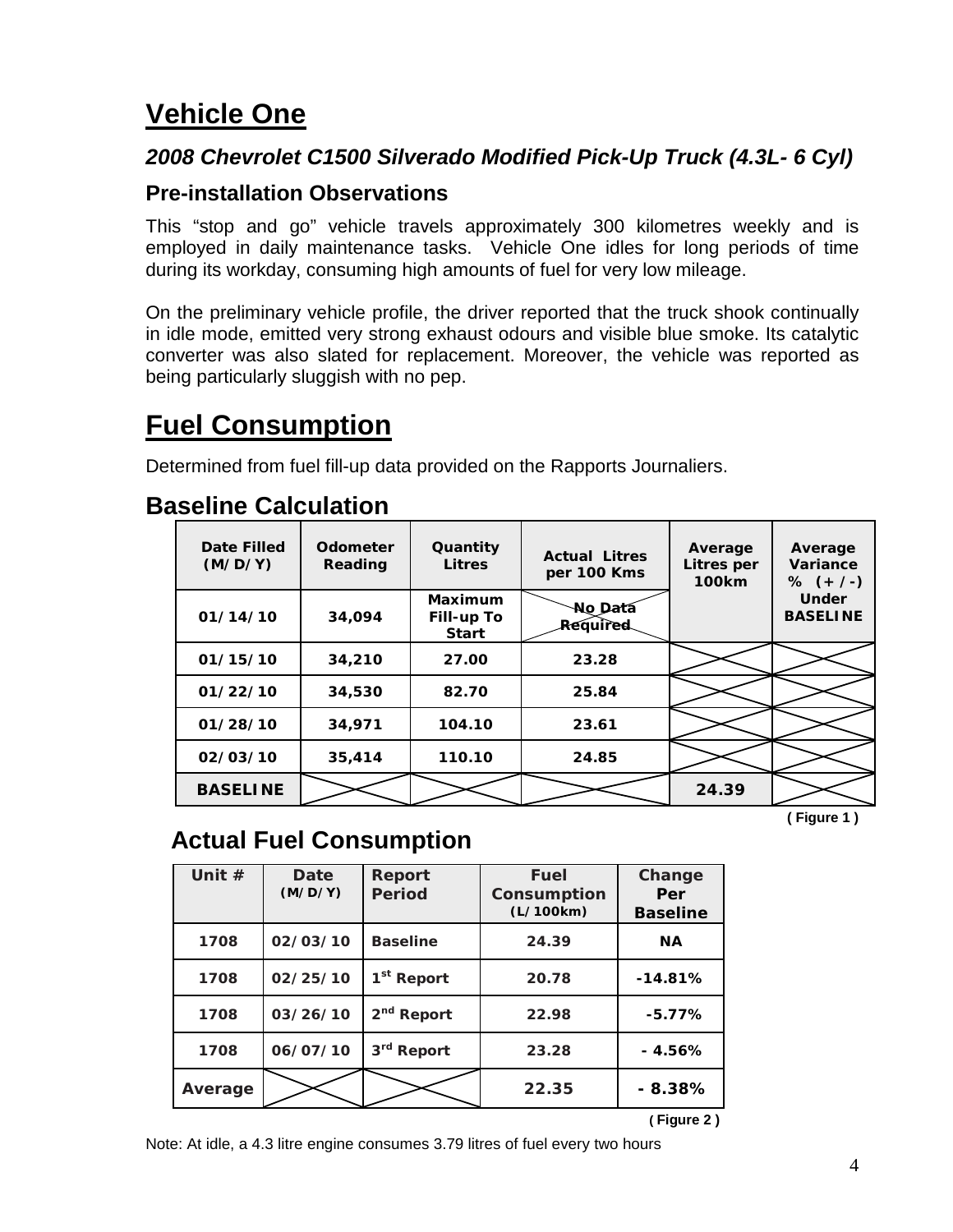The HTX-EnerG™ System was installed on February 24, 2010. Post-baseline readings, using weekly fill-up reports, began on February 25, 2010 and were continually monitored to June 7, 2010. Under normal operations, this vehicle showed fuel savings of 8.38% during the trial period.

NOTE: The month of April and part of May showed fuel fill-up records that included a second motor used to run the pressurized cleaning equipment attached to the vehicle for the annual spring cleanup. Those fuel fill-ups were added to the regular fill-ups of the vehicle and recorded together as one in Dorval's report which compromised the readings for actual vehicle fuel usage thus rendering the data unusable.

## **Greenhouse Gas Emissions**

Vehicle One was initially tested for the "concentration level" of Greenhouse Gas emissions at an Ontario Drive Clean Centre, February 24, 2010, prior to the activation of the HTX-EnerG™ System. The vehicle was then retested on May 28 after the system had been operational for over three months. (See comparisons in Figure 3)



**(Photo Courtesy of the City of Dorval)**

| (Before Activation = Feb 24, 2010 / After Activation = May 28, 2010) |  |  |  |
|----------------------------------------------------------------------|--|--|--|
|----------------------------------------------------------------------|--|--|--|

| <b>ONTARIO CLEAN DRIVE INSPECTION REPORTS</b> |                                        |                |                         |                  |                 |                     |  |  |
|-----------------------------------------------|----------------------------------------|----------------|-------------------------|------------------|-----------------|---------------------|--|--|
| <b>GHG</b>                                    | @40km/h                                |                |                         | @ CURB IDLE      |                 |                     |  |  |
|                                               | % Var<br><b>Before</b><br><b>After</b> |                | <b>Before</b>           | <b>After</b>     | % Var           |                     |  |  |
| HC ppm<br>CO%<br>NO ppm                       | 8<br>0.06                              | 8<br>0.01<br>0 | 0%<br>$-83%$<br>$-100%$ | 7<br>0.06<br>N/A | 7<br>0.1<br>N/A | 0%<br>$+67%$<br>N/A |  |  |

**( Figure 3 )**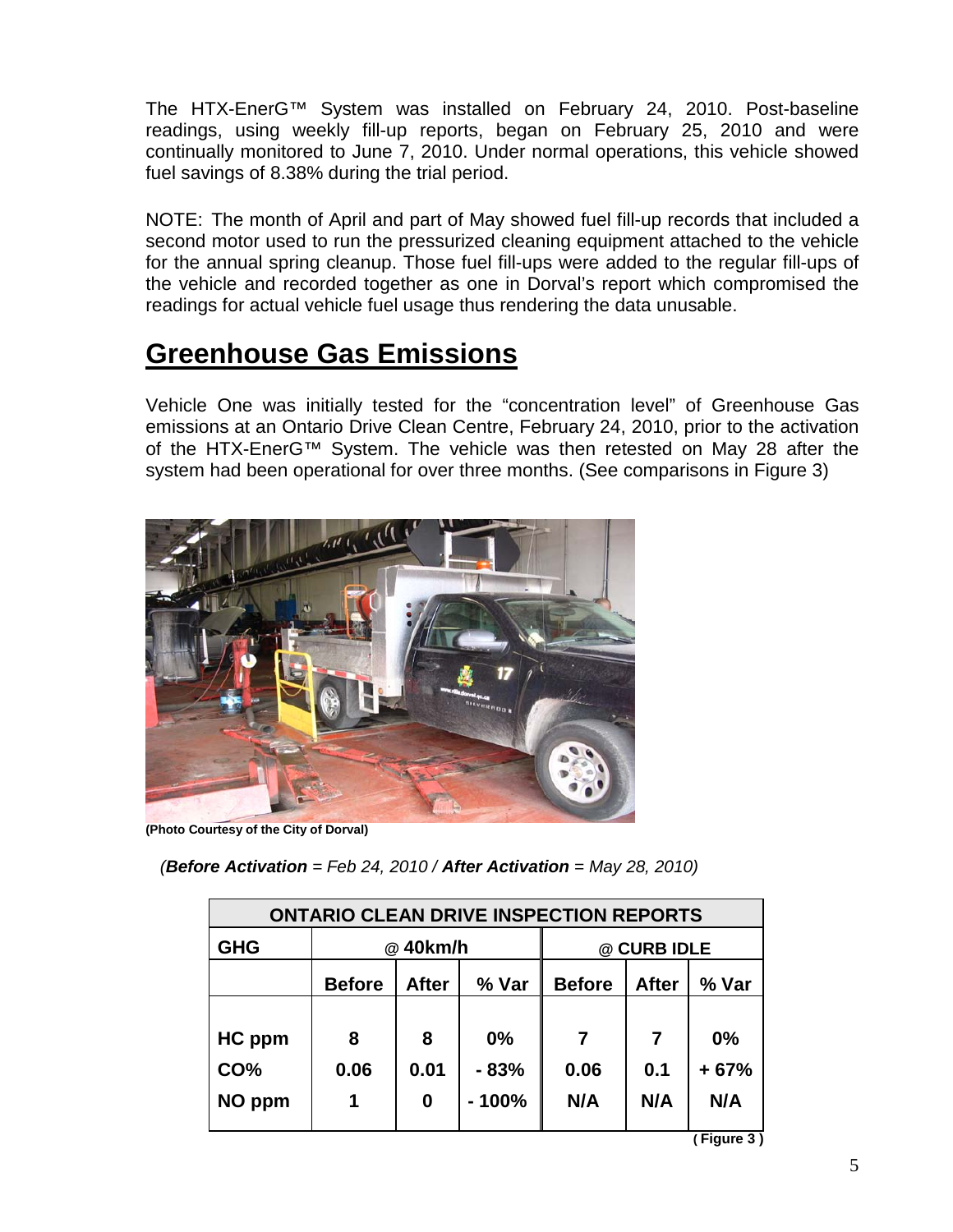#### **Observations & Analysis**

The first Ontario Drive Clean Inspection reported a problem with the emission control system advising it should be "checked/repaired". The ODC technician advised it was the catalytic converter. HyTronX specifically requested that the City of Dorval refrain from replacing this part or any others prior to the completion of the field trials.

ODC inspection data measures concentration levels of three specific gases, *Hydrocarbon (HC), Nitrous Oxide (NO) and Carbon Monoxide (CO*) exhausting from a vehicle tailpipe.

**Observation 1:** The May 28 ODC report no longer indicated an emissions control equipment malfunction, signifying that the catalytic converter would not need replacement, generating a savings of over \$1,200 for the City of Dorval.

**Observation 2:** On the 40 km/h test, the ODC reports showed a 100% reduction of NO ppm emissions as well as an 83% reduction in CO. Though a 67% increase in CO appears for the CURB IDLE test due to above-average vehicle idle time, net overall results still attest to a solid combined reduction of 16% in CO emissions after only three months with the HTX-EnerG™ System.

**Observation 3:** Reductions in emissions are measured by volume and directly correlated to the percentage reduction of fuel consumption. Such decreases were observed at various times during the trial period.

## **Vehicle Performance**

From the moment the unit was activated and throughout the entire field trial period, the driver consistently reported to management that Vehicle One had ceased sputtering and shaking when in idle mode. He also attested to the fact that the truck now rode more smoothly, had increased pep and that the offensive blue smoke and tailpipe odour had since vanished.

#### **Summary**

Vehicle One's overall performance has markedly improved on every level. This field trial period confirms that with the retrofitting of the HTX-EnerG™ hydrogen injection system, the engine has been purged of its carbon build-up, burns cleaner and cooler, plus has increased torque and horsepower. With a cleaner engine, the life of the vehicle is extended, maintenance costs lowered and fewer oil changes required.

Reductions ranging from 4.56% to up to as much as 14.81% in decreased fuel consumption as well as equivalent emissions reductions were witnessed at various times during the trial period. However, due to the typical "stop and go" city driving and above average idling time, this vehicle demonstrated an average emission reduction of 8.38% based on volume.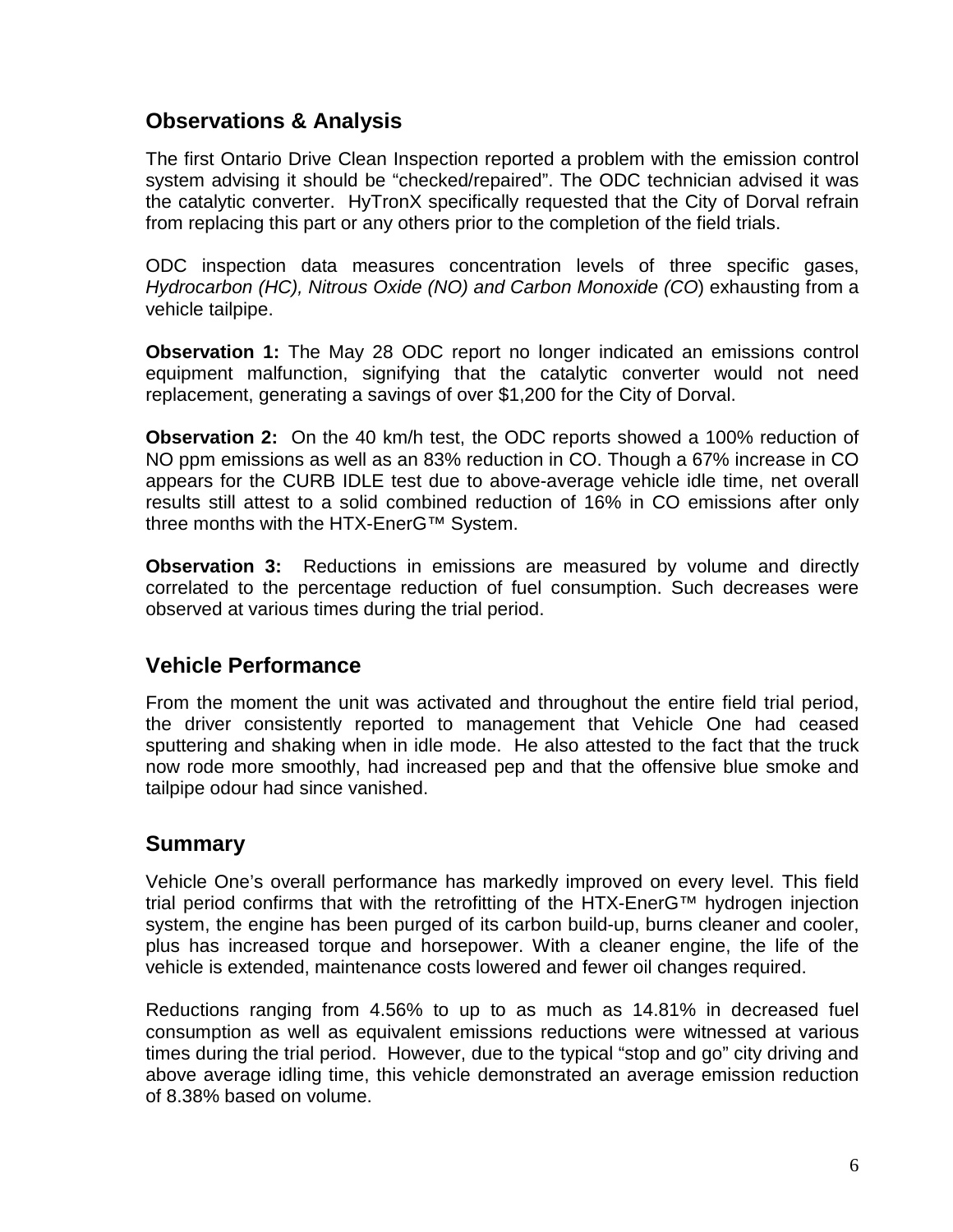## **Vehicle Two**

## *2009 Chevrolet Uplander LS Van (3.9 L / 6 Cyl)*

#### **Pre-installation Observations**

Vehicle Two is Dorval's security vehicle, on the road 20 hours per day, seven days a week, averaging approximately 260 kilometres daily with partial idle time when stopped for emergencies. This vehicle was specifically selected for its very high daily mileage consisting completely of "stop and go" city driving, easily the most challenging vehicle in determining fuel consumption.



**(Photo Courtesy of the City of Dorval)**

# **Fuel Consumption**

Determined from fuel fill-up data provided on the Rapports Journaliers. *Bibliothèque*

## **Baseline Calculation**

| Date Filled<br>(M/D/Y) | <b>Odometer</b><br>Reading | Quantity<br><b>Litres</b>         | Actual<br>Litres<br>per 100<br><b>Kms</b> | Average<br>Litres per<br><b>100km</b> | Average<br>Variance<br>% $(+ / -)$<br><b>Under</b> |
|------------------------|----------------------------|-----------------------------------|-------------------------------------------|---------------------------------------|----------------------------------------------------|
|                        |                            | Maximum                           | No                                        |                                       | <b>BASELINE</b>                                    |
| 12/23/09               | 56,795                     | <b>Fill-up To</b><br><b>Start</b> | Data<br>Required                          |                                       |                                                    |
| 12/31/09               | 58,438                     | 254.40                            | 15.90                                     |                                       |                                                    |
| 01/31/10               | 64,950                     | 917.80                            | 16.57                                     |                                       |                                                    |
| 02/28/10               | 70,899                     | 947.00                            | 15.95                                     |                                       |                                                    |
| <b>BASELINE</b>        |                            |                                   |                                           | 16.14                                 |                                                    |
|                        |                            |                                   |                                           |                                       | Figure 4)                                          |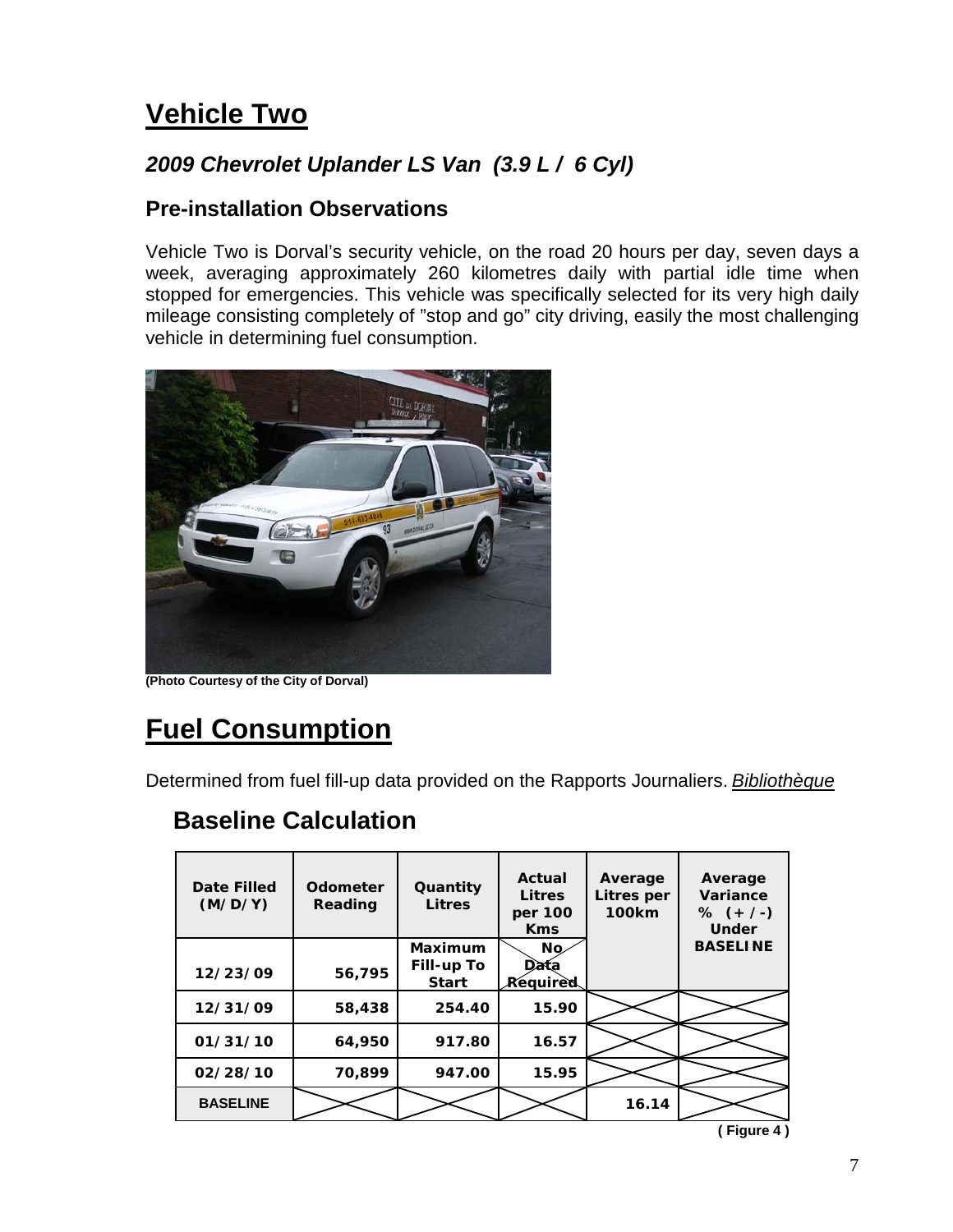| Unit<br>#      | <b>Date</b><br>(M/D/Y) | Report<br><b>Period</b> | <b>Fuel</b><br>Consumption<br>(L/100km) | Change<br>Per B/L |
|----------------|------------------------|-------------------------|-----------------------------------------|-------------------|
| 9309           | 02/28/10               | <b>Baseline</b>         | 16.14                                   | <b>NA</b>         |
| 9309           | 05/31/10               | 1 <sup>st</sup> Report  | 15.40                                   | $-4.60%$          |
| 9309           | 06/20/10               | 2 <sup>nd</sup> Report  | 15.54                                   | $-3.69%$          |
| <b>AVERAGE</b> |                        |                         | 15.47                                   | $-4.15%$          |
|                |                        |                         |                                         | (Figure 5)        |

The HTX-EnerG™ System was installed and activated on April 28, 2010. Postbaseline readings, using daily fill-up reports, began on April 28, 2010 and continually monitored to June 20, 2010. During this ongoing trial period, an average fuel saving of 4.15% has been achieved to date.



## **Greenhouse Gas Emissions**

Ontario Drive Clean Inspection Report:

Prior to activation of the HTX-EnerG™ System (April 28, 2010)

| <b>ONTARIO CLEAN DRIVE INSPECTION REPORTS</b> |               |              |            |               |              |            |  |  |
|-----------------------------------------------|---------------|--------------|------------|---------------|--------------|------------|--|--|
| <b>GHG</b>                                    | @40km/h       |              |            | @ CURB IDLE   |              |            |  |  |
|                                               | <b>Before</b> | <b>After</b> | % Var      | <b>Before</b> | <b>After</b> | % Var      |  |  |
|                                               |               |              |            |               |              |            |  |  |
| HC ppm                                        | 6             | <b>TBD</b>   | <b>TBD</b> | 6             | <b>TBD</b>   | <b>TBD</b> |  |  |
| CO%                                           | 0.02          | <b>TBD</b>   | <b>TBD</b> | 0.01          | <b>TBD</b>   | <b>TBD</b> |  |  |
| NO ppm                                        | 0             | <b>TBD</b>   | <b>TBD</b> | N/A           | <b>TBD</b>   | <b>TBD</b> |  |  |
| $\sqrt{C}$ <i>Auto C</i> $\sqrt{C}$           |               |              |            |               |              |            |  |  |

**( Figure 6 )**

The ODC post-installation inspection is slated to be done in July 2010.